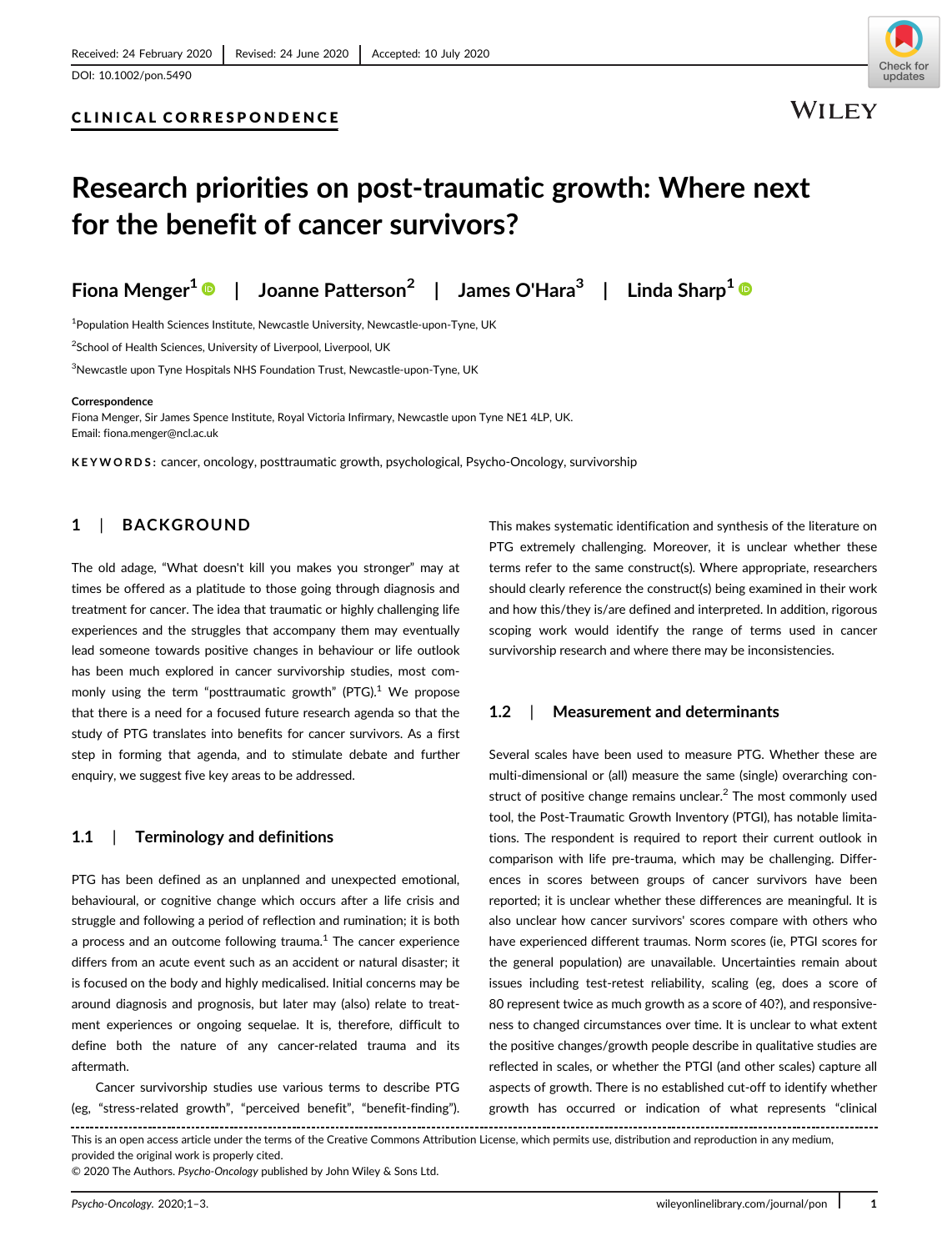**2** MENGER ET AL.

significance". Assessment of measurement properties of available instruments would help clarify how best to quantify PTG among survivors.

Two systematic reviews have synthesised the literature on studies using scale measures to examine factors influencing PTG.<sup>3,4</sup> Both aimed to include studies with a focus on PTG but by necessity searched using various terms and included published research using several measures. Fairly consistent significant relationships between PTG and constructs such as optimism and meaning-making were found. Casselus-Grau et al. reported positive associations with hope and gratitude and Shand et al with spirituality, religious coping, and social support. This suggests that access to support and an ability to construct meaning around the cancer experience is important. Beyond this, there is a lack of consensus on which survivor characteristics, clinical variables, and psychosocial factors are positively or negatively associated with PTG. Cancer diagnosis and treatment may be lifealtering and result in various long term consequences for the individual, some visible or obvious to others (eg, scars, lymphoedema, communication problems) and some requiring a considerable amount of ongoing life adjustment. How might these consequences influence PTG? There are also other known unknowns: for example, how resilience, fear of recurrence or previous experiences influence an individual's ability to process their cancer experiences.

The quantitative evidence is largely cross-sectional, meaning that directions of association between some variables (eg, measures of hope, optimism) and PTG is uncertain. Little is known about when PTG develops post-cancer, how it evolves over time, what influences temporal trajectories, or the influence of supportive interventions (eg, specialist nursing, peer or psycho-oncological support). Large-scale longitudinal studies starting (ideally) before confirmed diagnosis, and including non-cancer comparators, would be valuable. These could use analytical approaches which seek to shed light on causal pathways.

#### 1.3 | Understanding pathways to growth

The route towards PTG for cancer survivors may be highly complex. Several have questioned what might represent "genuine" PTG. Tedeschi et al. address these concerns by suggesting that any selfdeceptive reports of positive change may be part of the process of dealing with trauma and can be considered as rumination. Regarding cancer, it would be valuable to better understand whether this type of positive reframing forms part of the coping process, whether PTG is simply a specific coping strategy, and/or whether other adaptive coping strategies can transform into embedded positive changes and, hence, PTG.

Seiler and Jenewein offer a conceptual framework related to resilience.<sup>5</sup> They suggest there may be a direct pathway to PTG facilitated by personality traits such as greater pre-existing levels of resilience but that some cancer survivors may take a more indirect path, with PTG facilitated by adjustment and positive reframing. Frameworks such as this are currently not well supported by empirical data and would benefit from deeper exploration of individuals' experiences of

#### Key Points

- 1. The study of post-traumatic growth (PTG) is a growing field in cancer survivorship research. Greater clarity regarding definitions and terminology around PTG is needed to ensure relevant literature can be identified and better understand the differences between closely related constructs.
- 2. Consensus is required on what constitutes "meaningful" PTG in cancer survivors and how it can be quantified.
- 3. Further qualitative research exploring what survivors perceive as helping or hindering positive change postcancer would suggest possible pathways towards PTG.
- 4. Large-scale longitudinal quantitative studies, with noncancer comparators, would help better understand temporal trajectories in PTG and whether health-related quality-of-life and related outcomes are corollaries of PTG.
- 5. A focused future research agenda, incorporating the issues above, would help translate the study of PTG into interventions that, if effective, may provide long-term benefits for cancer survivors.

change over time. Returning to the above definition of  $PTG<sub>1</sub><sup>1</sup>$  greater focus is now needed on process(es) rather than outcome.

# 1.4 | Understanding potential corollaries of PTG

It is important to determine whether cancer survivors who report PTG experience additional psychosocial (or other) benefits than those who do not. Studies have tentatively suggested positive associations between moderate-to-high PTG and health-related quality-of-life  $(HRQoL)^6$  and PTG and psychological wellbeing.<sup>7</sup> Better understanding of these associations is of considerable importance, especially as HRQoL is gaining recognition as an independent prognostic factor in cancer.<sup>8</sup>

### 1.5 | Informing intervention development

If PTG does hold additional benefits for cancer survivors, the next natural step should be to determine whether it can be facilitated and enabled. Guidance on intervention development points to a need to review published evidence, draw on existing theories, understand the context in which the intervention will be implemented, and involve key stakeholders who may benefit.<sup>9</sup> The formative evidence on PTG determinants and pathways is currently insufficient to form a basis for intervention planning. Filling the gaps is an essential precursor to intervention design work, which should involve patients, carers and